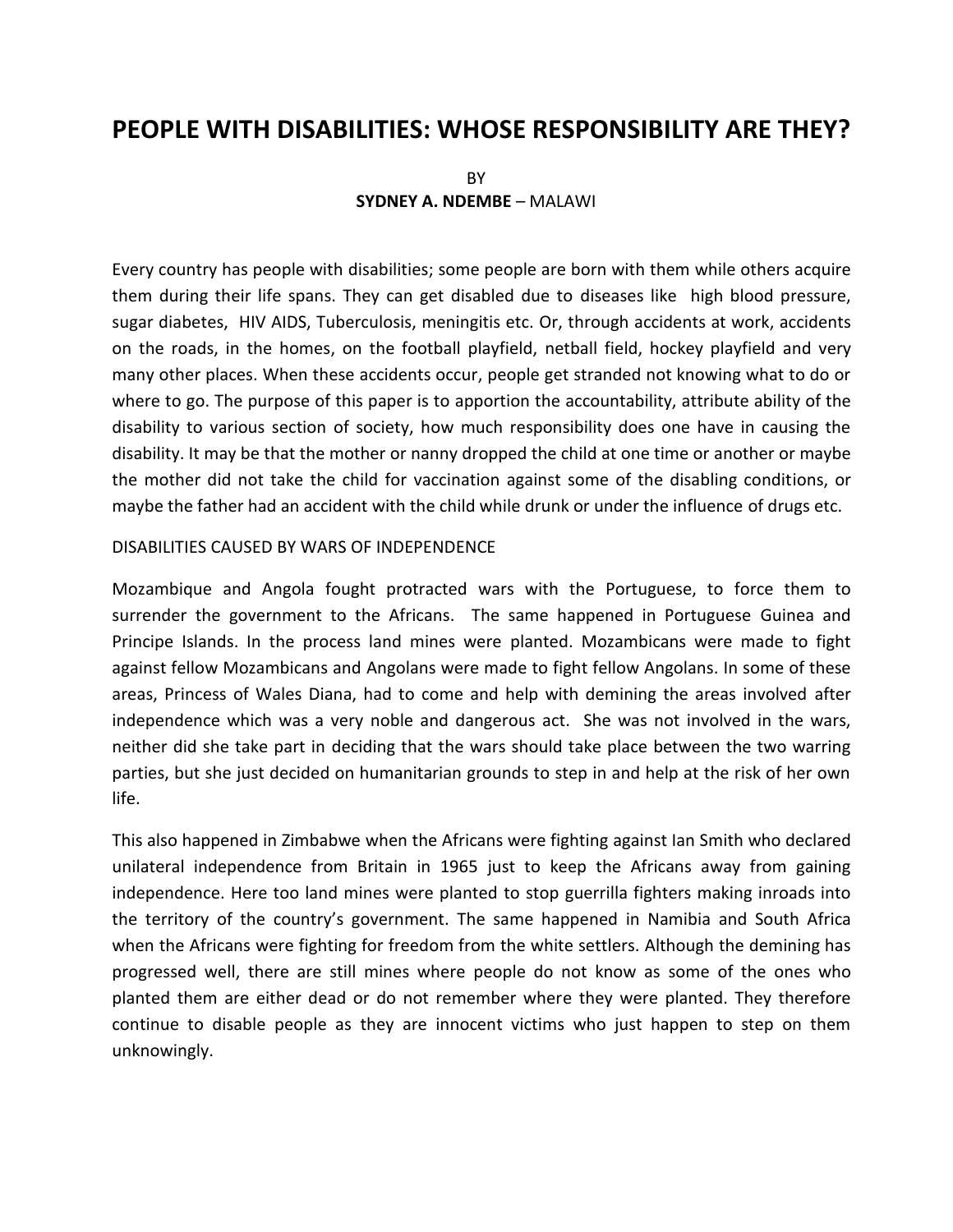This has happened to Americans when they involved themselves in wars in Vietnam, Nicaragua, Middle East in Iraqi, Cuba and very many other places. Wars of supremacy are still going on in Syria there is what is being called a civil war between the government of Bashir Assad and the rebels. but this is a war of supremacy which the ordinary Syrians are getting involved in when the actual war is between America and Russia. There is also the smell of another war of supremacy cooking between United States of America on one side and Peoples Democratic Republic of North Korea on the other.

Now let me try to apportion responsibilities for these people who have acquired disabilities in life.

## PEOPLE BORN WITH DISABILITIES

Primarily the responsibility for these is a matter for the family, the father and mother. If the disability occurred because the parents were trying to abort the pregnancy it is for them to sort it out. I t is up to the parents to care of the child, taking him/her to for medical attention at all time and doing all other things needed for a child. Other people involved are the grand parents of the child who get involved in looking after the child. In Africa people love their grandchildren a lot and as a result they get involved in caring for the children disabled or not. The community in which the child is born also gets involved in caring for the child. When the mother needs to go and fetch water, firewood, or go to the market, the child is left with neighbors. This is how the community gets involved in caring for the disabled child. Other NGOs also take it upon themselves to help in taking responsibility for the disabled child. These are NGOs like SOS children's Village, who take the disabled child and care for it until it starts school, Then there is the Cheshire homes who also take the children from the parents in the morning and release them back to the parents in the afternoon. Although these people and agencies do this, it is not their responsibility. They are just helping and the responsibility remains that of the parents of the child.

## PEOPLE DISABLED THROUGH ACCIDENTS

There are people who become disabled after having been hit by a motor vehicle or where a bus load of people gets involved in an accident and injures many people. If the vehicle is properly insured, the problem of responsibility lies on the insurance Company that insured the vehicle. The insurance company will take care of the medical expenses and pay appropriate compensations may be awarded by the courts of law. The injured person has after compensation to live on his own with the compensation money. This time, his wife takes up the responsibility if he has any wife at all, if he doesn't have any, then his relations have to help him all the time of his life.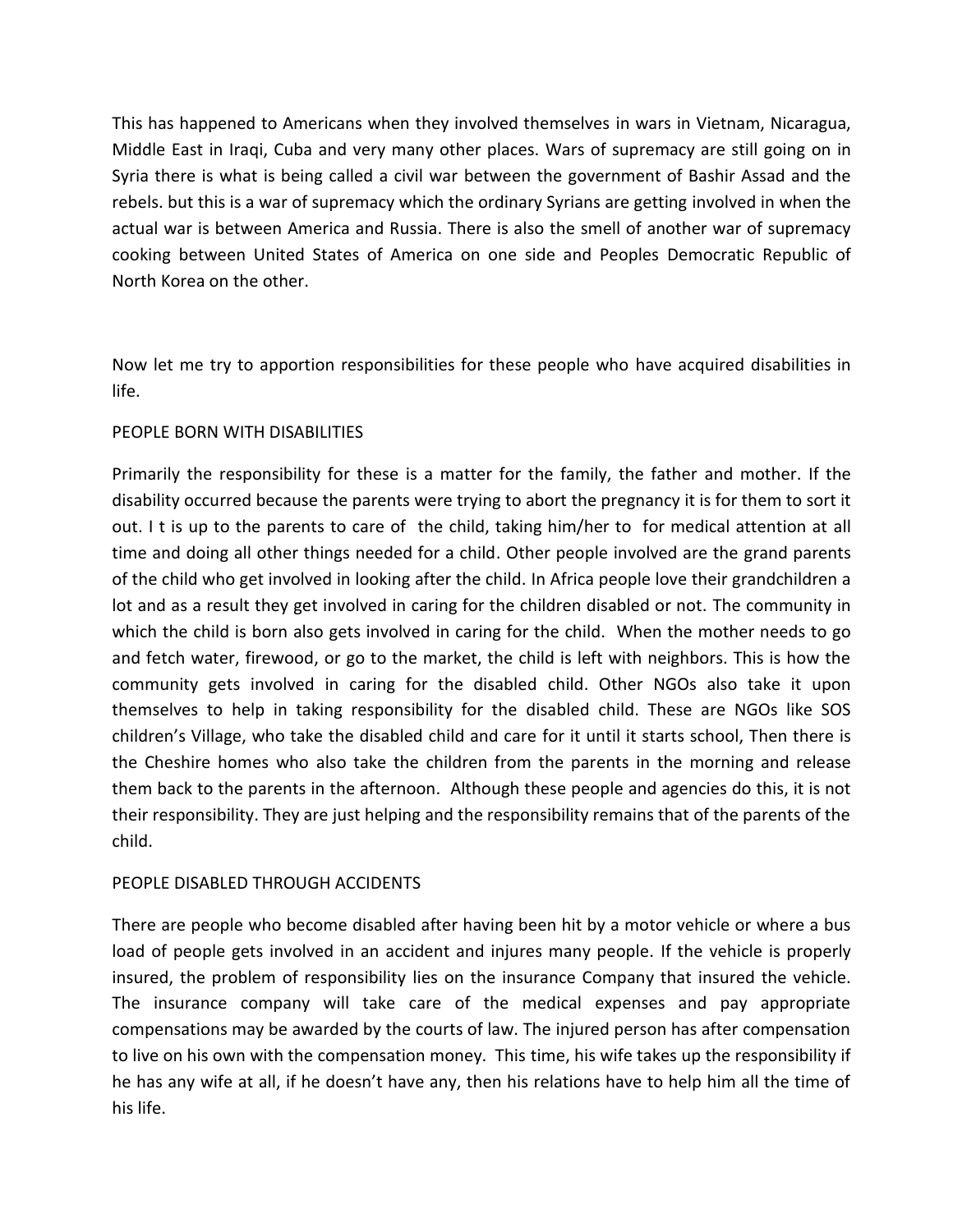If the vehicle that he was involved in an accident with did not have adequate insurance and maybe the person was not working or was working but did not have insurance at work, then he is in serious trouble because he then has to wait for good Samaritans to help him in his daily needs. Meaning he returns to being the responsibility of his relatives, and if he was not helping them when he was working, then he is in very serious trouble as the relatives will also abandon him. There are also road accidents that occur due to the person's carelessness and may not be covered by any insurance policy, a drunk crossing the road without checking is one such example, when such people become disabled, and they become the responsibility of their families again.

There are however still other accidents which occur due to various factors like fires in homes, electricity burns, children climbing trees in search of fruit, some people also climb trees to tap wine in select African countries, and some climb trees for fire wood, still others climb trees for one reason or another like to watch a football match when they cannot afford the entrance fee to the stadium they result in falling from the trees and getting injuries that may result in disability. Some fall from motor cycles and ordinary bicycles, these end up with disabilities at times. Nobody can be made responsible for these occurrences and the ultimate responsibility fall on the government and since each and every government is considered mother for everybody, government takes the responsibility and tries what it can to help in the circumstances.

Then there are those getting disabled if not being killed by thug attacks. There was one man in our Centre who was a treasurer of a church he got way led by thugs who wanted to steal the church money. The thugs beat him up severely to such an extent that he ended up becoming disabled and needing rehabilitation services. The church is as poor as a church mouse so they took no responsibility except just visiting him at the hospital. The responsibility for him fell on his wife fortunately his employers gave him a loan for rehabilitation services and kept him in employment.

Then there are those who get disabled through work related accidents. They may be involved in an accident while travelling to carry out work somewhere and on the way something happens that ends in the person being disabled. For these, the employer is solely responsible and is responsible for treatment bills, compensation and any other incidentals that may arise from the accident and disability. In such cases, the employer may decide to keep the employee on the payroll for the rest of his/her life if he is not able to resume his work in the company. If the employee chooses to retire and stay at home then there will be agreements between the two parties. I f on the other hand the accident occurred due to the employees carelessness which will have to be verified by other competent bodies, then it will be up to the employer to decide what to do and in such a case the employer will be absolved from culpability. The disabled employee shall then become the responsibility of his family. Just as an example, in industrial jobs, accidents are bound to happen. To reduce the chances of accidents happening, the employers tell people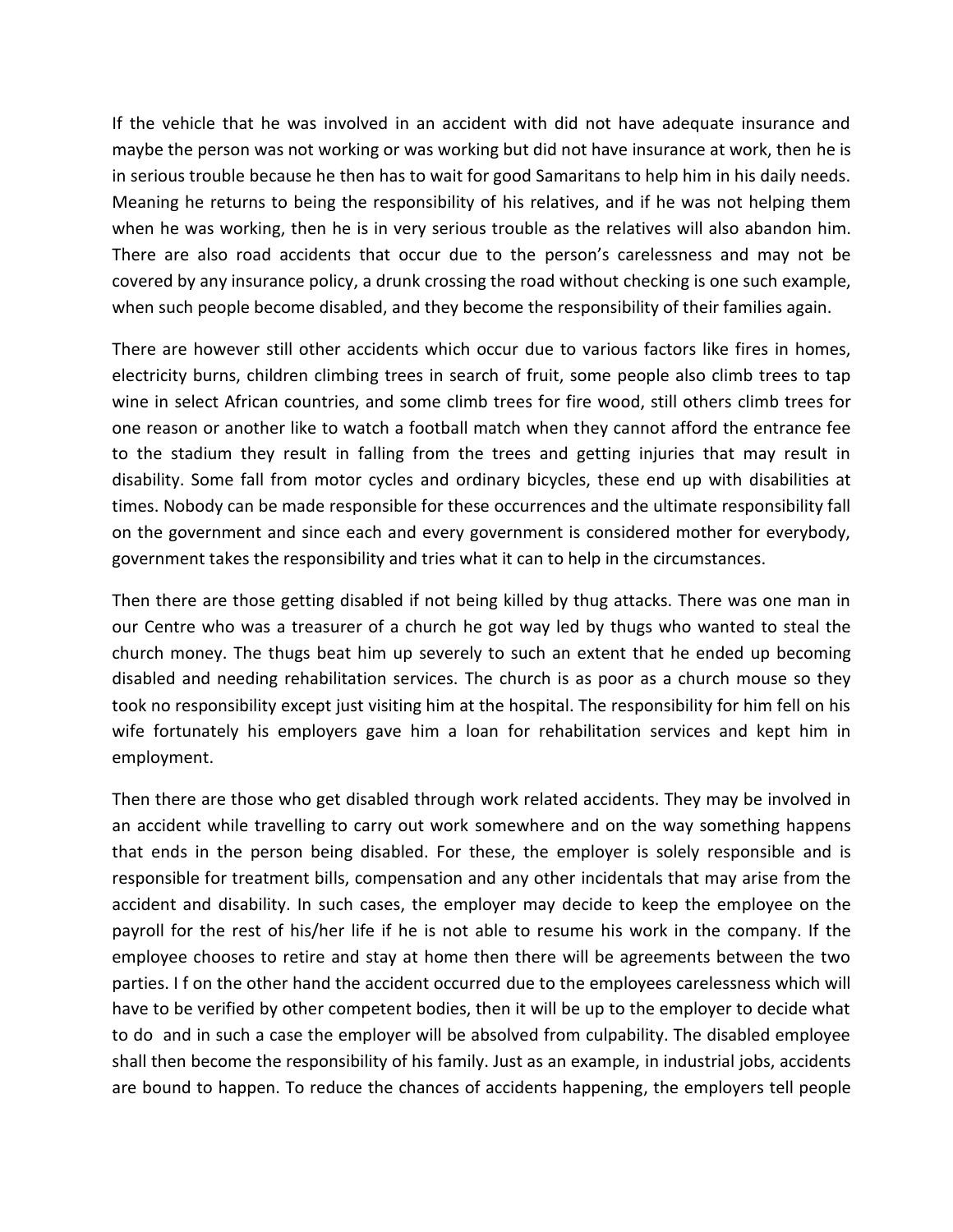not to come to work under the influence of alcohol but if an employee comes to work very drunk and may at one time fall asleep under a stationary truck that is already loaded and ready to go, the driver of the truck comes and drives away and in the process maybe crush the legs of the drunken employee. Or while drunk operates a machine carelessly resulting in his loss of part of the body and therefore becoming disabled. These are just some typical examples of people becoming disabled due to work related accidents that are caused by the employees own carelessness. Such people cannot expect compensation from the employer. They will return to being a burden to their family, their relatives and the society.

## DISABILITY ARISING FROM GENDER BASED VIOLENCE

GBV or Gender based violence is so common these days I am not sure whether this is only in Malawi or if it is the same in other countries. An example of this is when a man took a panga knife and cut off his wife's arms. The man is now in prison but the woman is disabled and cannot do her chores as she used to do before the incident. Another incident is that of a man who used to get beaten up by his wife every time he came from a drinking spree. This went on for a very long time and because the woman was stronger than the man, there was nothing the man could do until one day he found the wife sleeping in a drunken stupor. He took a panga knife and hacked off one of the woman's arms. In another incident, a man kept coming home late and his wife heard that he was going about with other women. When he returned home one day therefore and went to sleep, the wife cut his manly things and delivered him to hospital after which she surrendered herself to the police. This may not be a disability worth talking about but disabled the man became that he will never again have need for a woman sorry for him. With this, I am afraid that nobody can assist him even if someone wants to help.

As such gender based violence is also creating disabilities. Who then can be held responsible for such acts? The perpetrators of the acts are not worth anything which can help the person they have disabled. The end result is that responsibility fall on the national government. What governments can do is introduce legislation that will discourage people from committing such acts. That is not all, the root cause of such behavior must be found and possibly uprooted. I t may be that it is alcohol abuse, drug abuse and other things that need to be looked into to stop these occurrences. The arrest of one person will not deter people of the whole country or the world for that matter, but the root causes must be identified and taken care of.

## PEOPLE BEING DISABLED THROUGH GAMES

There are some very rough games that may cause disability. These are games like football, baseball, wrestling, boxing and others. In football a player can break a leg and may end with permanent injury that will result in a disability that will leave him unable to play again. In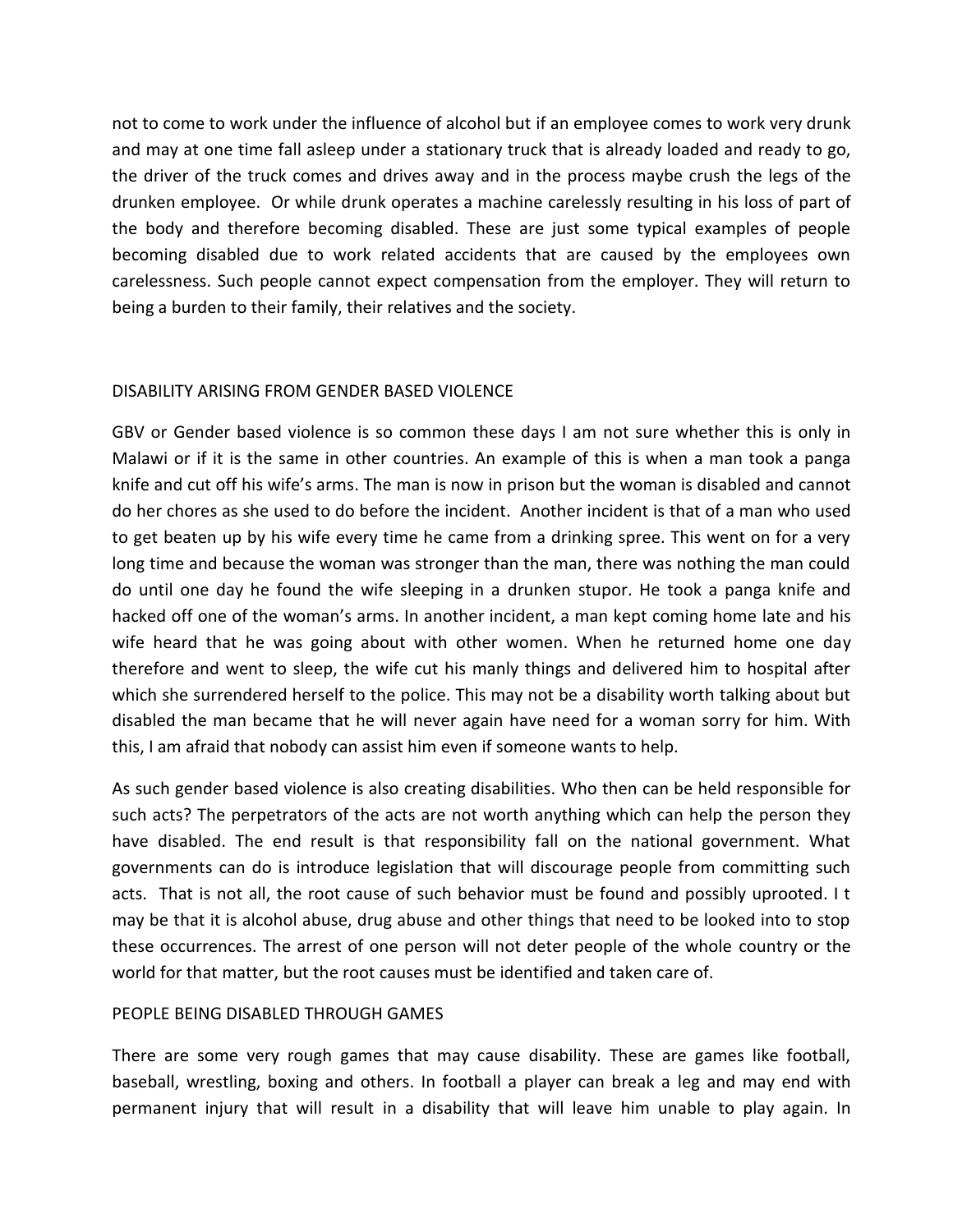baseball, the ball may hit a player on the head and cause brain injury, in boxing, a boxer may sustain head injuries that will leave him with such brain damage that he may not be able to speak or may not be able to think properly. Then there is motor racing either using motor cars or motor cycles both of which are highly dangerous Then there is mountain or snow skiing which can result in disastrous accidents, then you find people indulging in sky diving where they jump out of an aircraft and dive downwards to the ground and when they get near enough, they open their parachutes which help them land safely. There are however possibilities of the parachutes failing to open leading to a terrible crash which can kill the person or maim him permanently. These are activities which people undertake at owner's risk, For these, the players take insurance covers so that whatever happens to them, the insurance will pay medical bills and also maybe pay them disability compensation. The responsibility for such accidents rests on the shoulders of the participants themselves and their sponsors if they have any. Government being the parent of all humans in any country still shares some responsibility and this is why they get interested to know the number of disabled people in their country.

#### DISABILITIES CAUSED BY NATURAL DISASTERS

Natural disasters are accidents caused by unforeseen phenomenon in the weather patterns and these have also made their contributions towards the creation of disabilities. For example a cyclone comes and blows away the roof of a building and as the roof flies away it leaves destruction on the way killing and maiming people and animals Just a few days ago heavy winds brought down the walls of a school in one of the villages leaving seventeen pupils injured and four dead. The government has been blamed for this but the government did not create the wind. Some of the pupils may lose limbs in such occurrences and become disabled There are also times when snow falls so heavily and may cause frostbite which may result in the loss of a limb. Who is to be made accountable for such disabilities? Nobody of course, if it had been possible God would have been held responsible but even then, how would anybody have been able to prove that he sent the cyclone or the snow?

## PEOPLE WITH INTELLECTUAL OR LEARNING DISABILITIES

There are people born with intellectual or learning disabilities. These are sometimes called slow learners these are young people with slow or learning hardships. They have slow intellect and take time to assimilate things. These have no one else who can be made responsible for them except the family. The family has to look after them and see them through education no matter how difficult it may be. They can put them through special schools or employ a specialist teacher to take time on the children as it really does need time and patience.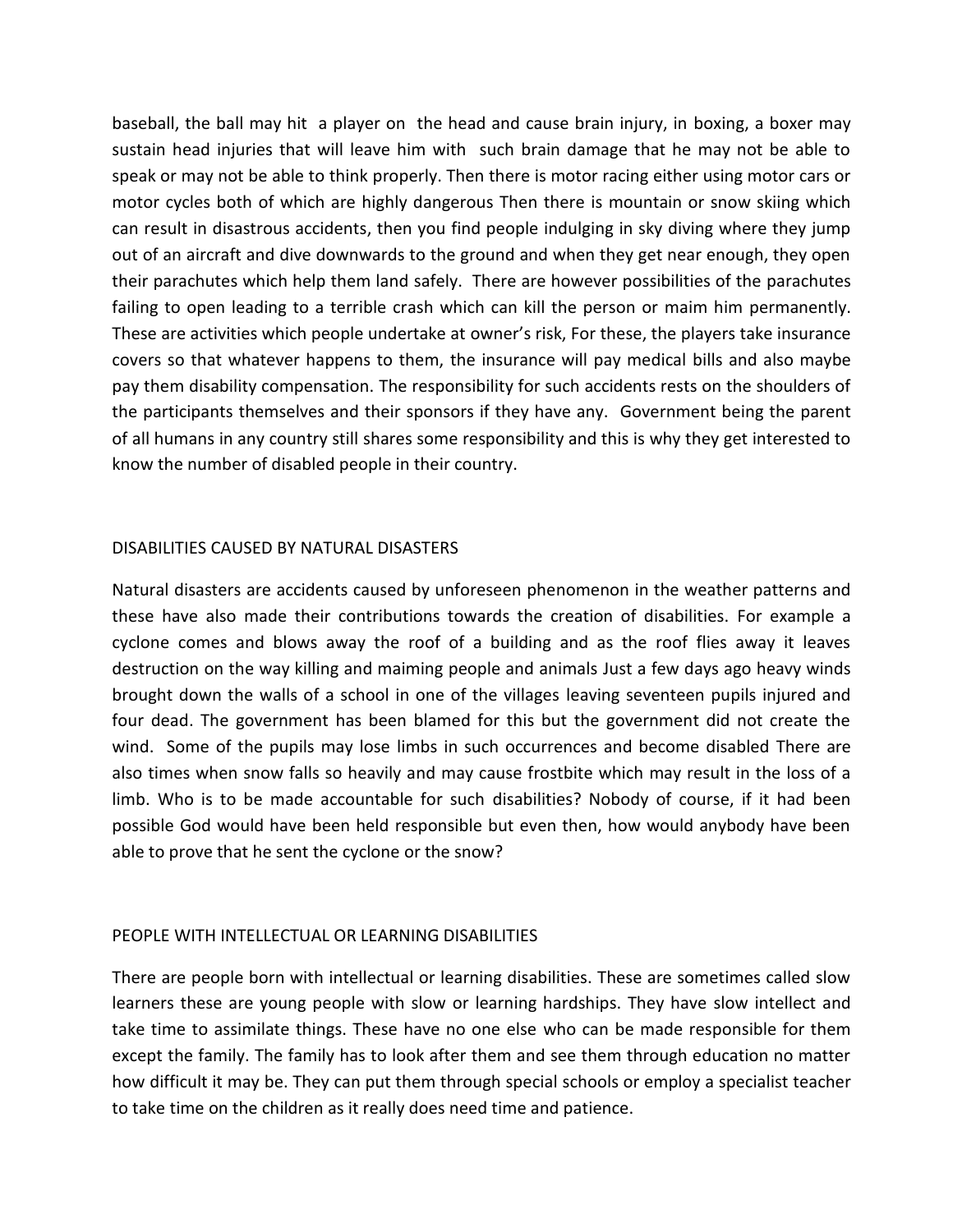#### PEOPLE DISABLED IN THE WARS OF INDEPENDENCE.

We have noted three cases of people fighting for their independence like those in Zimbabwe, Namibia, South Africa and others, after the country gains its independence there are many people returning from the battle field with various disabilities, some come after losing one or both legs while some lose one or both arms and some even lose sight due to chemicals they encounter in the battlefield. For these, it is the responsibility of the new government to ensure that the war disabled should be properly taken care of. I know in Zimbabwe, they created a Centre for disabled former guerrilla fighters where they were getting very good food, beer and anything they want. They had direct access to the President and all cabinet Ministers could be summoned by them at any time. At one time they summoned the army Commander and stripped him of all medals and symbols of rank saying he got to the position he was in because of them This was after the provisions side of the Army had overlooked their rations. These ones are automatically the responsibility of the new government and the state cannot shun from it. Similarly, I understand that in Namibia, they put all disabled war veterans on a permanent payroll. This is a good acceptance of the new Governments responsibility. In the countries which experienced these wars of independence like Angola, Mozambique, Namibia, South Africa and Zimbabwe, the war disabled are being taken care of by the National Governments.

## PEOPLE DISABLED IN SUPREMACY WARS.

The wars countries like the United States fought against (Vietnam, Nicaragua, Iraqi), or the war Israel is waging against the Palestinians, the war Germany waged against many countries in the world (first and second world wars), the war the United Kingdom waged against Argentina in the Falkland Islands) are what I call wars of supremacy. They are wars without proper provocation but for one nation to show that they are more powerful than others or to prove their supremacy in arms or fighting prowess both in the air and on the ground.

From such wars have emerged a lot of people with differing disabilities on all sides. For well to do countries like United States of America and United Kingdom the state takes full responsibility and keeps sufficient resources to pay compensation to the injured people. Or pay their relatives if the soldiers have died in the war. But for the country that was attacked, those left disabled from bombardments, gunshots, gas injuries etc., have nobody to claim from. They become destitute and have to rely on charity.

These wars of supremacy have become the largest creators of disabilities in the world. When one President wakes up from the wrong side of the bed, he just declares war on a country if he does not like its leader. Late former President Regan declared war on Libya where his bombs killed Colonel Muamar Gadhafi's adopted son. Or when George Bush just woke up in a nasty mood and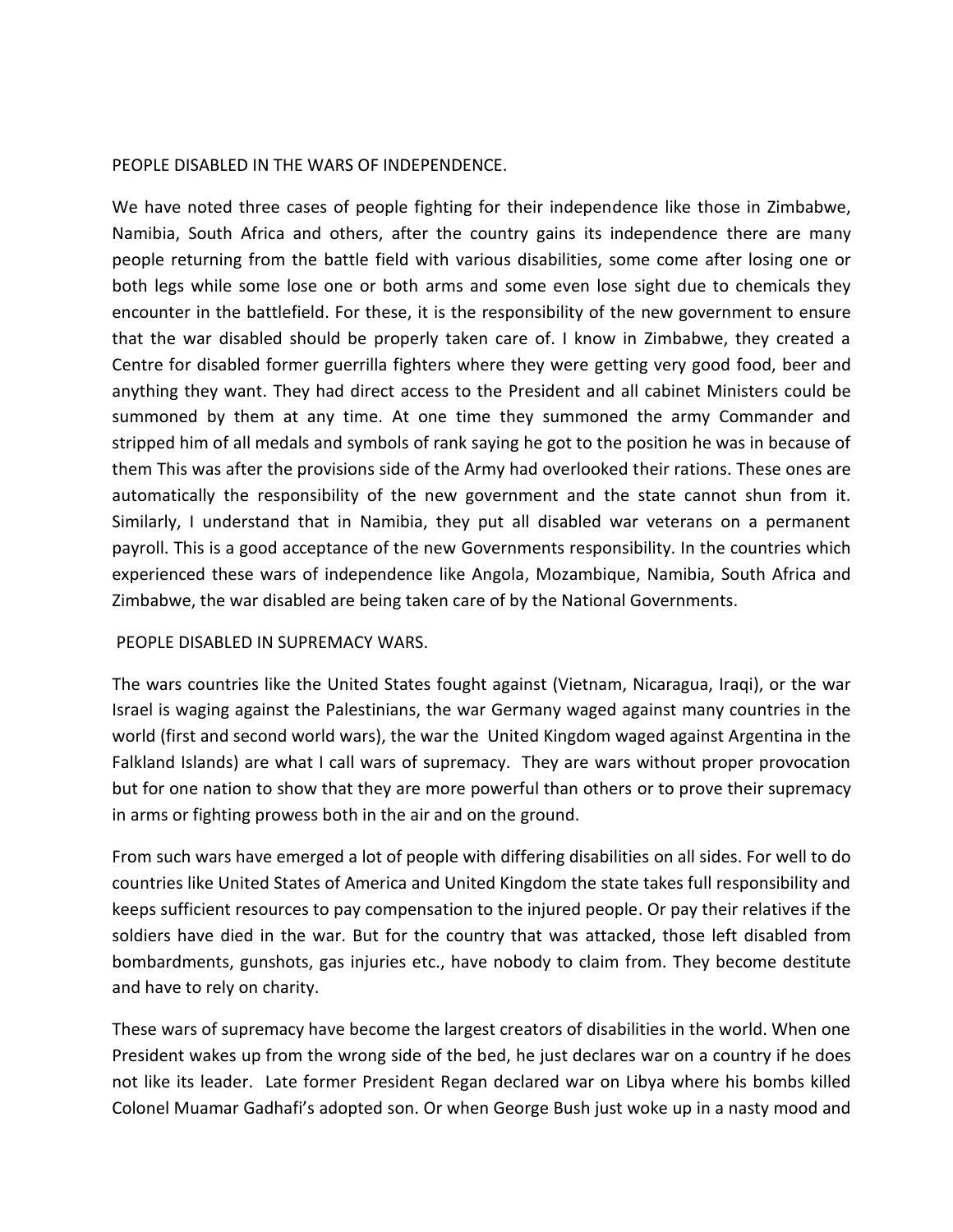declared war on Iraqi under the pretense that there were nuclear weapons or weapons of mass destruction in Iraqi which was later proved false. These wars result in a lot of deaths suffering and disabilities in the attacked countries. Children and adults die and those who are lucky escape but with serious disabilities. The attacked country may not have resources to take care of those people left with disabilities. In such cases they have to rely on charitable organizations coming to assist and if not they become destitute. For the attacking countries like United States of America or the United Kingdom, they have special insurances to cover these problems. The war disabled then find they are living in luxury with a lot of money to enjoy. Their only suffering comes from loss of function in the affected limb or limbs. These are a total responsibility of the state and even if Governments change, there will be no change in their status. The relatives of the war disabled also have a share in caring for the person from time to time. They are therefore not without responsibility. They have to travel to wherever the person may be to visit him.

In Africa, there are many Africans who got disabled during some of these supremacy wars. The first and second world wars involved African countries that had been colonized by the foreign powers. There were countries colonized by Britain, then those colonized by Germany, Italy, and many others who took part in the partition of Africa. The Africans in those countries were forced to go and fight alongside their colonial masters. Malawi being a former British colony was made to fight on the side of Britain. The people who got disabled there were called war veterans and were left in the hands of the Government that took over after the British had left. Now Malawi has to raise funds every year to look after these war veterans when the people of Malawi had nothing to do with the wars that were going on against the Germans and Japanese and the rest. The responsibility for these should have remained on the shoulders of the colonial powers.

## PEOPLE GETTING DISABLED BY DISEASE AND ILLNESSES.

People get disabled due to illnesses of a varying kind like polio, Tuberculosis of the spine, Malaria results into cerebral palsy, and also other factors like Amputations due to sugar or diabetes, acute high blood pressure, pneumonia, meningitis, rheumatism etc.

For people who have been disabled by these, the Government has to take up the responsibility to oversee their rehabilitation process. To do this Government relies on local organizations like Malawi Against Physical Disabilities, Malawi Council for the Handicapped, Federation for Disability Organizations in Malawi and many other International non-Governmental Organizations who voluntarily come to help.

## DISABILITIES ARISING FROM AGEING.

People do not consider ageing as a disability but it is. Ageing is a process where the strength of the body diminishes slowly and causes failure to carry out certain functions in some people. Ageing can reduce sight, reduce movement, it can also cause mental retardation in some cases. It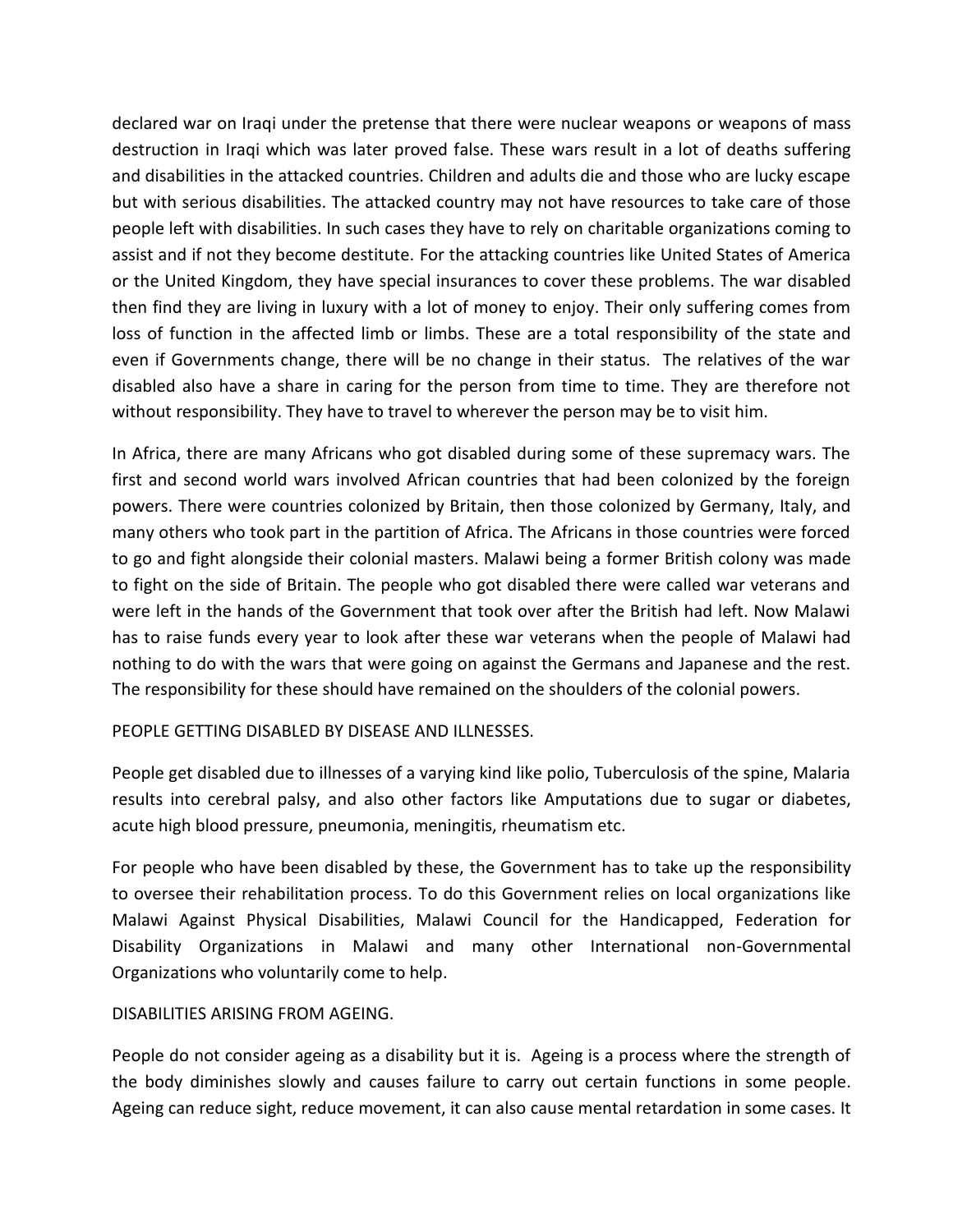may also disable the legs making it impossible for the person to travel freely and therefore making him/her depend on mobility assistive devices like walkers, walking sticks, wheelchairs and any such mobility appliance as may be prescribed by a physiotherapist or an occupational therapist.

The World Health Organization WHO) says ageing presents both challenges and opportunities. Ageing will increase demand for primary health care and long term health care will require a better trained workforce and intensify the need to make the environment age friendly. The need for a well trained workforce is an opportunity for the youth to be trained and employed in the situation. This investment will enable the many contributions to be made by older people whether in the family or the local community available or to the country as a whole.

World Health Organization is therefore creating a World Day of Older Persons and is busy strategizing on what should be done to reduce the impact of ageing in the world. This on its own is an admission that ageing is a burning fuse which should be dealt with as soon as is possible.

For this group, an NGO called MANEPO Malawi Network for Elderly Persons has been born to take up the responsibility of advocating for older people in the country Malawi. Its main tasks are to create a society in which the rights of older men and women are protected and promoted in order to improve their quality of life. To fight against discrimination of older persons on the basis of their age. To advocate for age friendly health services. This is important in the treatment due to prohibitive costs and in actual fact most of them do not have proper sources of income to enable them to pay for the services. This is in spite of the immense contributions they have made in society. To enable older people to claim and realize their human rights just like anyone else. In places like Malawi older people are associated with witchcraft. If a person falls ill in a community and there is an older person around it is said the older people are responsible for the illness. If rains don't come, the older people are said to have bewitched the rains, if a person suffers from a stroke and bleed through the nose, they say he has been hit with a hammer and it must be the older people who have done it. They end up being beaten up or their houses being burnt or even they themselves being killed. The people doing these things forget that one day they will also age and be treated like they are doing to the others. Government must therefore intensify its work of sensitizing the community at large that ageing is an irreversible process that everyone will have to go through whatever their status or whoever they may be.

This organization though working for the wellbeing of older or aged people does not absolve Government from the responsibility of its aged citizens; neither does it absolve relations of the responsibility over the aged persons. There are many voluntary organizations putting themselves in the picture of caring for the aged. This probably comes from the fact that whatever we do, or whatever happens, one day we shall join the group of aged people. For this reason therefore, many people are trying their best to help destitute aged. You will find that a group of individuals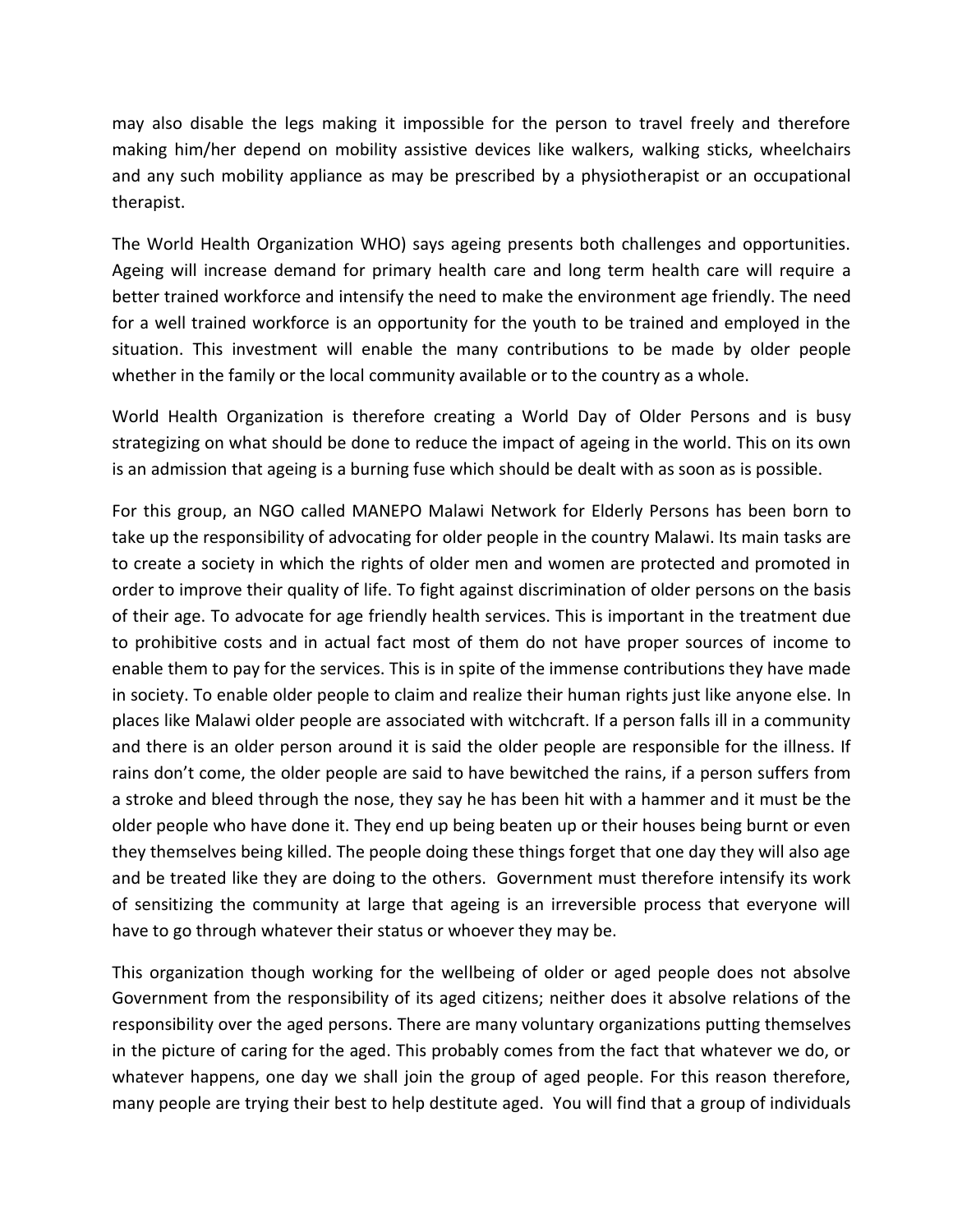has bought Blankets, bales of sugar, plates, and pails for distribution to the aged. Some people even go to the extent of raising money and building houses for those living in dilapidated houses. So while ageing may be looked at in a negative way, there are positive sides to it. For example if someone decides to build a house for one aged person, the village builder will find work and so will builders suppliers who without that aged person would not have sold the items he has sold. And even the builder, he will not be alone he will employ some help thereby spreading the chance of earning some money in the process.

#### PEOPLE BEING DISABLE BY STROKE

The other disabling factor in the world is stroke. This is killing a lot of people, but for but for those who are lucky enough to survive they lose function in some areas of the body. Stroke is said to be the sudden death of brain cells due to lack of oxygen caused by a blockage of blood flow or rupture of any artery to the brain making the area that was receiving pulses and messages from the raptured or blocked artery fail to receive any messages from the brain resulting in sudden loss of speech, weakness or paralysis of one side of the body. In the United States of America, it is said that about eight hundred thousand people suffer a stroke each year which is very disastrous.

The stroke is sometimes called a brain attack or a cardio vascular accident which occurs when blood flow to a particular area of the brain is cut off. This leads to the death of the brain cells that are deprived of oxygen and blood which is their survival or life support. When this occurs, the affected part of the brain is no longer able to transmit messages to some parts of the body with the result of function failure. This may be total or partial paralysis of one side of the body resulting in disability or inability to work properly for the affected person.

This type of disability can be prevented if governments intensify awareness to the population on what to do and not to do. In some areas it is said that lack of exercise, eating of fatty foods, too much intake of alcoholic drinks, too much salt etc. If the medical authorities are aware of these, why not inform the public and save them the calamity of living with a disability that could have been avoided.

## SOCIAL DISORDER STUDENTS.

This may not be taken as a disability, but students with social disorders have some psychological problems needing assistance of therapists of a psychological and social nature like counseling as a rehabilitative treatment. Some may be having such problems due to drug abuse, alcohol etc.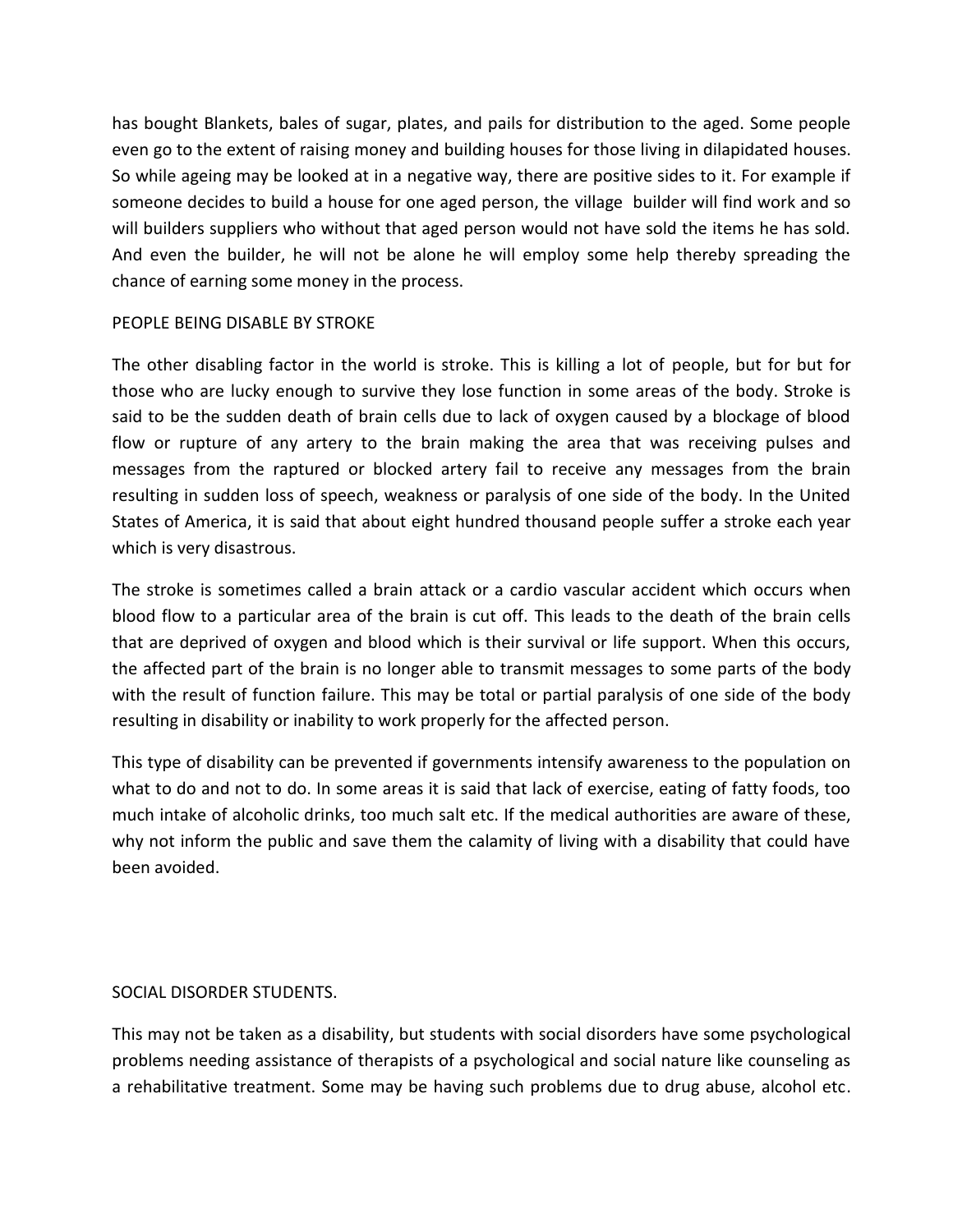and may need to be confined in a Rehabilitation centre not one like the rehabilitation centre for people with physical disabilities but special rehabilitation centres where such people will receive counseling and be kept away from the drugs they use. And if they are kept away from them for a long time, they can learn to live without drugs.

## PEOPLE WITH ALUBINISM

Albinism has been ignored for a very long time and not been considered as a disability. It is however a disability as it makes it impossible for the person to perform certain functions easily and is only able to work under certain conditions. Albinism is said to be an inherited genetic condition that reduces the amount of melamine pigmentation that is formed in the skin, hair, and eyes. This occurs in all racial groups throughout the world. There are problems that are associated with albinism. The skin is delicate, it must be taken care of and properly too. It is necessary to take precautions against damage. By using sunscreens, sunblock's, sun glasses for the eyes, and or protective cloths. This is because people with albinism are at risk of isolation Because albinism is misunderstood, social stigmatization can occur. It is important therefore that parents of children with albinism should be kin to send their children to school and the schools must ensure that the children are encouraged to play with the other children and not left out of social activities being undertaken in the schools or colleges. Families with albinism should be encouraged to be meeting from time to time in order to reduce the stress that comes with having a child with albinism. Albinism is therefore definitely a disability as the person who has albinism does not work freely or walk freely. In the sunlight, he/she needs skin protection creams, Sunglasses for the eyes and protective clothing. Albinism therefore makes it impossible for the person to work freely without hindrance of any kind. Unfortunately the skin protection creams are not readily available more especially in the villages and where they are available; they are too expensive for ordinary Malawians. Even sun glasses and hats, they are not easy to find. It should therefore be up to government to import large quantities of the required items and place them in the health centers and make it possible for everybody with albinism to access them.

## PEOPLE WITH EPLEPSY

Epilepsy is said to be the fourth common neurological disorder that affects people of all ages. It is said that in the United States of America one hundred and fifty thousand people live with active epilepsy. It is a neurological condition that affects the nervous system and causes seizures. Which are caused by a disturbance in the electrical activity of the brain. This may be as a result of brain injury or heredity from the family. The real cause is however not known and there are about one hundred and fifty thousand people getting epilepsy every year in the United States of America. Which is very worrisome?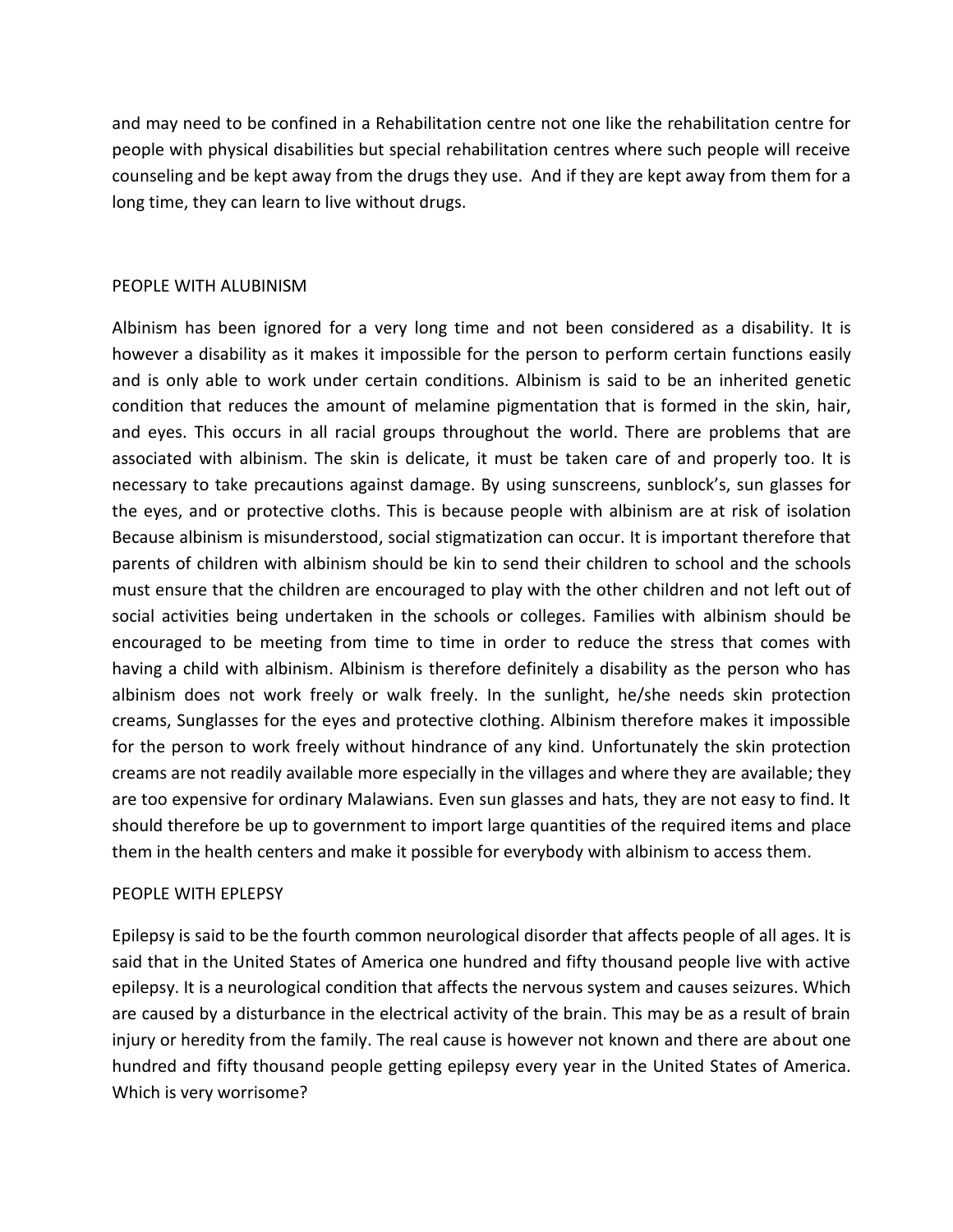These too are disabled in that they cannot work without taking drugs to stabilize their conditions. They also suffer discrimination in sporting activities and other outdoor life activities. There is need for assistance to be given to them so that they can access drugs as and when they require them. Organizations are being born to help in this field.

# PEOPLE WITH ATTENTION DEFICIT HYPER ACTIVITY DISORDERS. (ADHD)

ADHD is highly genetic brain based syndrome that has to do with the regulation of a particular set of brain functions related to behaviors and sometimes results in behavior disorders. It is mental disorder mostly diagnosed in children who become hyperactive and are unable to control their impulses and may have trouble paying attention to anything.

This may be seen as some sort of temporary madness as it comes in spasms where the person is separated from his actions. The person may be involved in disruptive behavior but it is only of a temporary nature. In a way it may be described as a disability which disturbs a person when he is doing some other function beneficial to himself. This is an issue that needs to be looked into by parents. Normally mothers do not think it is a problem but it grows to adulthood.

# PEOPLE BEING DISABLED BY THE HIV AIDS.

This is an epidemic that is causing disabilities in many people. It is said to be a virus that weakens the body system and slowly kill him/ her. There are very many interest groups wanting to give assistance with this problem. This is a problem which all governments, organizations and countries wish to eradicate once and for all. This is why world bodies have created the global fund in order to be able to provide funds to all organizations fighting this pandemic.

It is up to various interest groups to intensify efforts on prevention of the spread of the scourge by prevention mother to child transmission as well as general transmission through sexual encounters, to ensure that future generations become HIV AIDS free. It is therefore important that pregnant women diagnosed to be HIV AIDS positive should access Anti-retroviral treatment. Community campaigns are in full force informing the people on how to avoid contracting the virus. They are asking people to practice safe sex and also to desist from dangerous cultural activities that are likely to spread the HIV AIDS virus Like the practice in Malawi that when a man dies, his brother should marry the wife of the deceased. This means that if the man died of HIV AIDS related illness, then the brother will contract it and if he already had a wife it means that the wife will also get it. There is also the practice of what is called removing dust. This happens when girls reach their maturity age and start menstruation. They are taken to a place for initiation and after that they are told to have sex so that they can remove the dust from their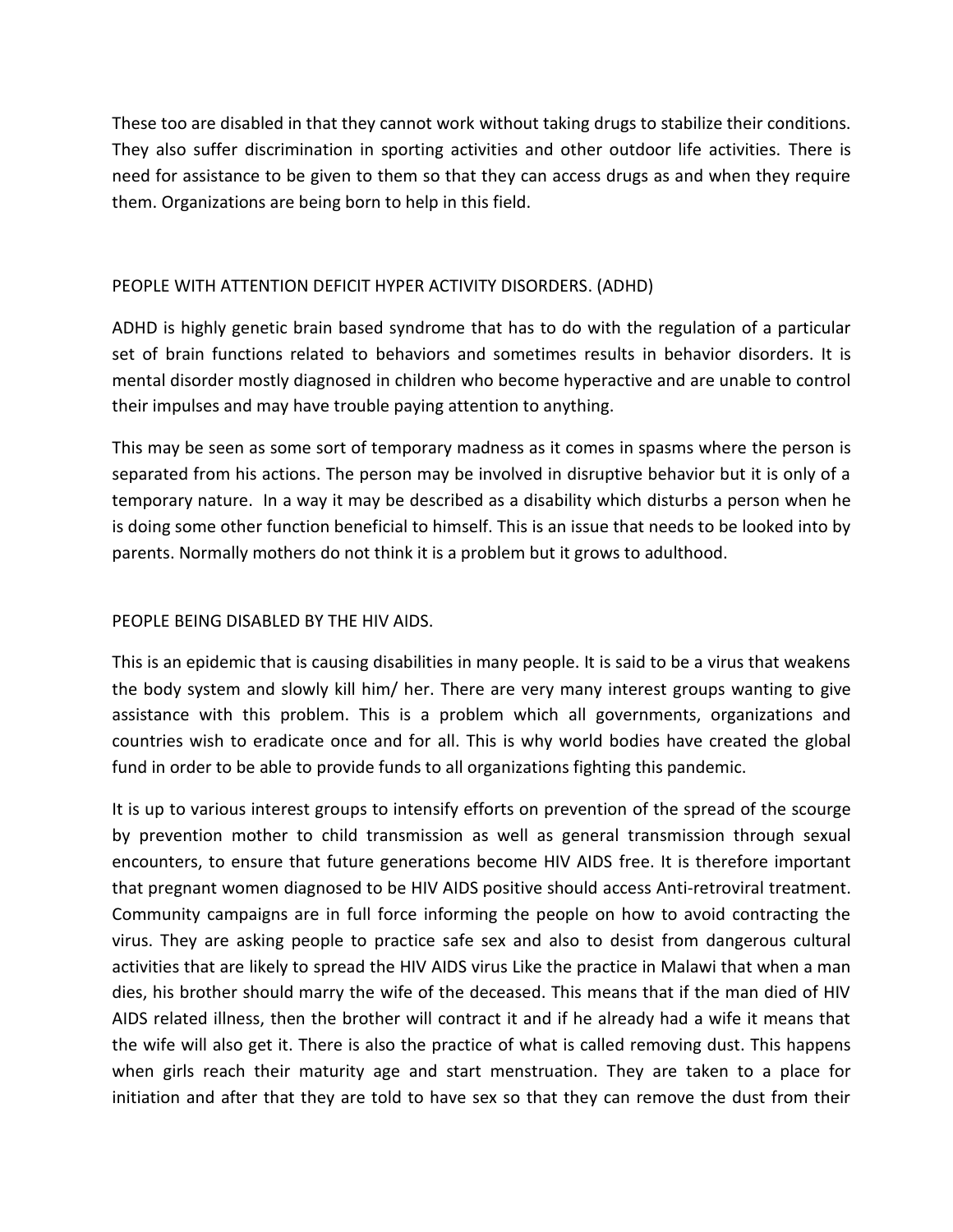bodies. To stop all this it is known will be difficult. There are therefore many organizations buying and distributing condoms to all public places so that should there be need for sexual activity, it should be done safely with condoms.

This is an issue to be dealt with by the communities in the whole country. Community mobilization is very crucial in fighting this pandemic and no one entity can be held responsible. Government can be held responsible if it does not intensify community awareness of the dangers of the pandemic, if it does not provide or distribute the condoms and the Anti-Ret oral drugs to all sections of the country, and if it does not provide for stiff punishment to rapists, and those who purposely spread the virus that causes AIDS. Especially those who rape children. Whether they are under the influence of drugs or alcohol or not they should receive stiff punishment.

# CHILDREN BORN OR HAVING HEARING DIFFICIENCY

For these, parents have the responsibility to take care of their children. For them the Catholic Church has formed schools in Malawi like what is called Montfort School for the Deaf, and another one is in one of the districts of the country Dedza some eighty kilometers from Lilongwe the Capital of the country. These schools are helping the parents in caring for their children who would otherwise have been sitting idle at home. Unfortunately these educational institutions teach in the English Language only and this does not help the children when they return home as there they find people speaking in vernacular which they have not learned. But as most educational institutions are in English, they are able to proceed with education to the level provided by the school.

## PEPOPLE WITH SIGHT PROBLEMS OR BLINDNESS.

There are people who are blinded by diseases caused by a certain type of fly. This is mostly rampant in the Lower Shire River. Some are getting blinded by meningitis, while others are being blinded by cataract. All these have a rather negative effect on the person as well as his family. Government of the time has the responsibility to look after these. The Government of Malawi is intensifying efforts to put a stop to some of the blinding causes, by spraying the areas affected and killing the flies responsible for bringing blindness in the area. Government has also taken an initiative in inviting doctors who go by the name of sight savers. These are operating on some of the people and restoring sight in some of them. And there are also others calling themselves Torch Trust. These are also looking into how blind handicapped can be helped. The from the Netherlands came CEBEMO, which came to Malawi to help train Malawian Blind people into farmers growing the country's main cash crop tobacco. This organization is fully funded by the Government of the Netherlands.

Here the Malawi Government is taking up the responsibility of sorting out the issue of the blind people.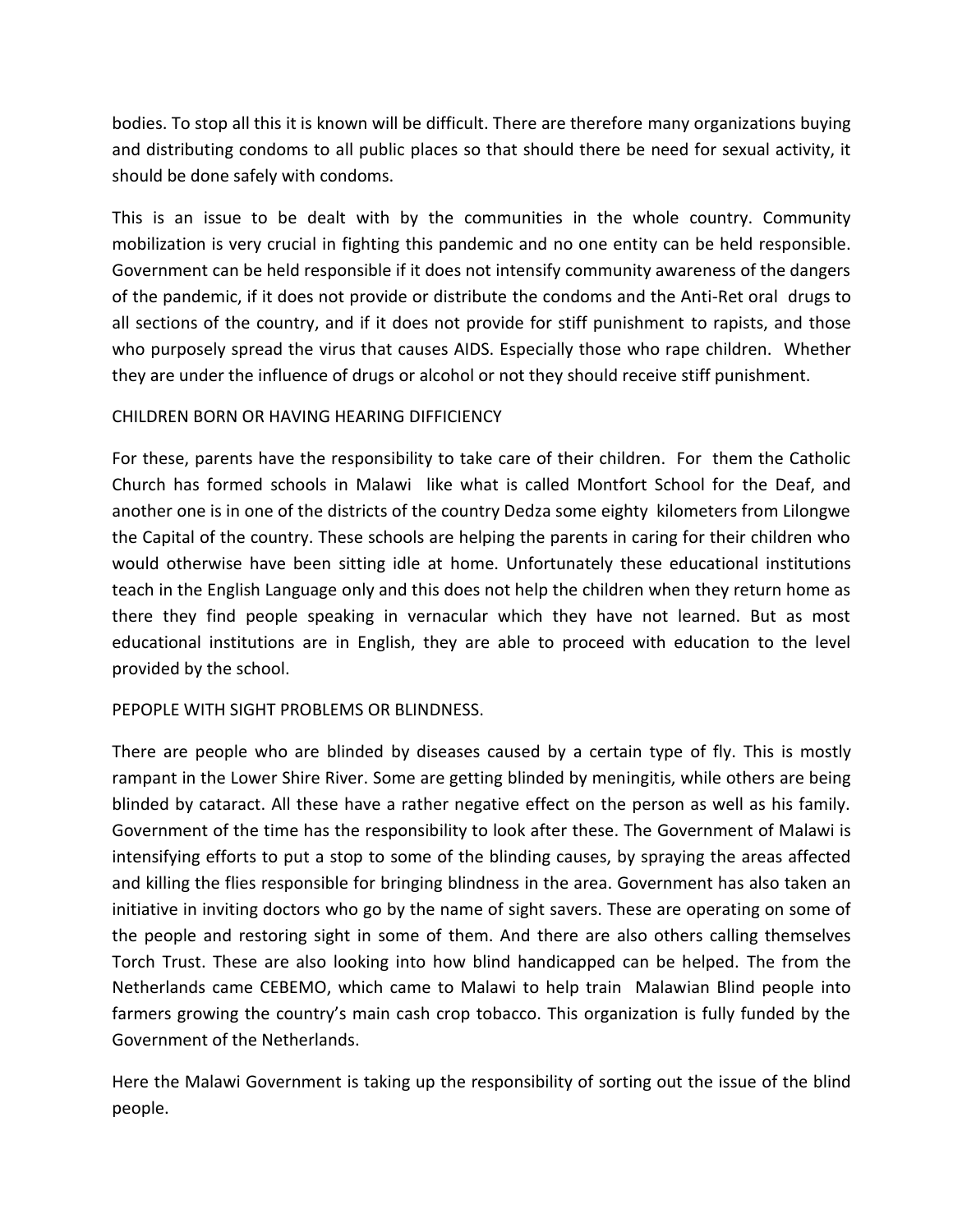All in all, the responsibility of people with varying disabilities lies in the kith and kin of the person. There are countries in the world who have taken it upon themselves to form charities whose work is to improve the life of different disabilities. These countries have the framework and therefore decide to cross the borders to help other nationalities. Such countries are like the United Kingdom which has the Royal Commonwealth Society for the Blind. This organization helps blind people in the commonwealth or what used to be part of the British Empire some years ago. Then there is the Sight savers, just to mention a few on the blindness side, These come to help blind Malawians without seeking funds from the patients, they are real helpers. They are fully funded by British tax payers and the entire work is fully equipped by the British and there is no way of the work falling by the way side like the other small charitable do. Then German too decided that they would work on assisting people who are blind. Christoffel Blinden mission was then formed to do this work in Germany but after tasting success decided to try and implement their success in Africa and Malawi was one of the countries included to receive the assistance from Germany. These too are fully funded by the German Government. Their sustainability is therefore not questionable.

Similarly, in Norway, the government there instituted what is called the Royal Norwegian Association for the Disabled. The Norwegian Government did not form this organization for Malawi but for its own people but seeing that disabilities know no borders, they decided to come to Malawi and help in the rehabilitation of people with disabilities.

From the Netherlands several organizations were formed to help people with disabilities. These were Memisa Medicus, Simavi, Bilance and others came together and formed an organization called Catholic Organization for Relief and Development CORDAID. This organization came into Malawi to help with the rehabilitation of people of various disabilities.

From Ireland came an organization called Irish Aid and from the Government of Ireland came assistance for people with disabilities and provided funds for the manufacture of mobility appliances for people with disabilities in Malawi.

From Denmark came the Royal Danish Aid for Development.

Still from United Kingdom is Comic Relief, Cherish International Motivation International all these came to help Malawian Disabled people.

CHILDREN BEING DISABLED BY MAL NUTRITION.

The issue that children are being disabled by malnutrition may be a laughable statement but there are children being disabled by malnutrition in Malawi. I have seen here children who reached three years of age but were unable to walk when others walk at the age of just months.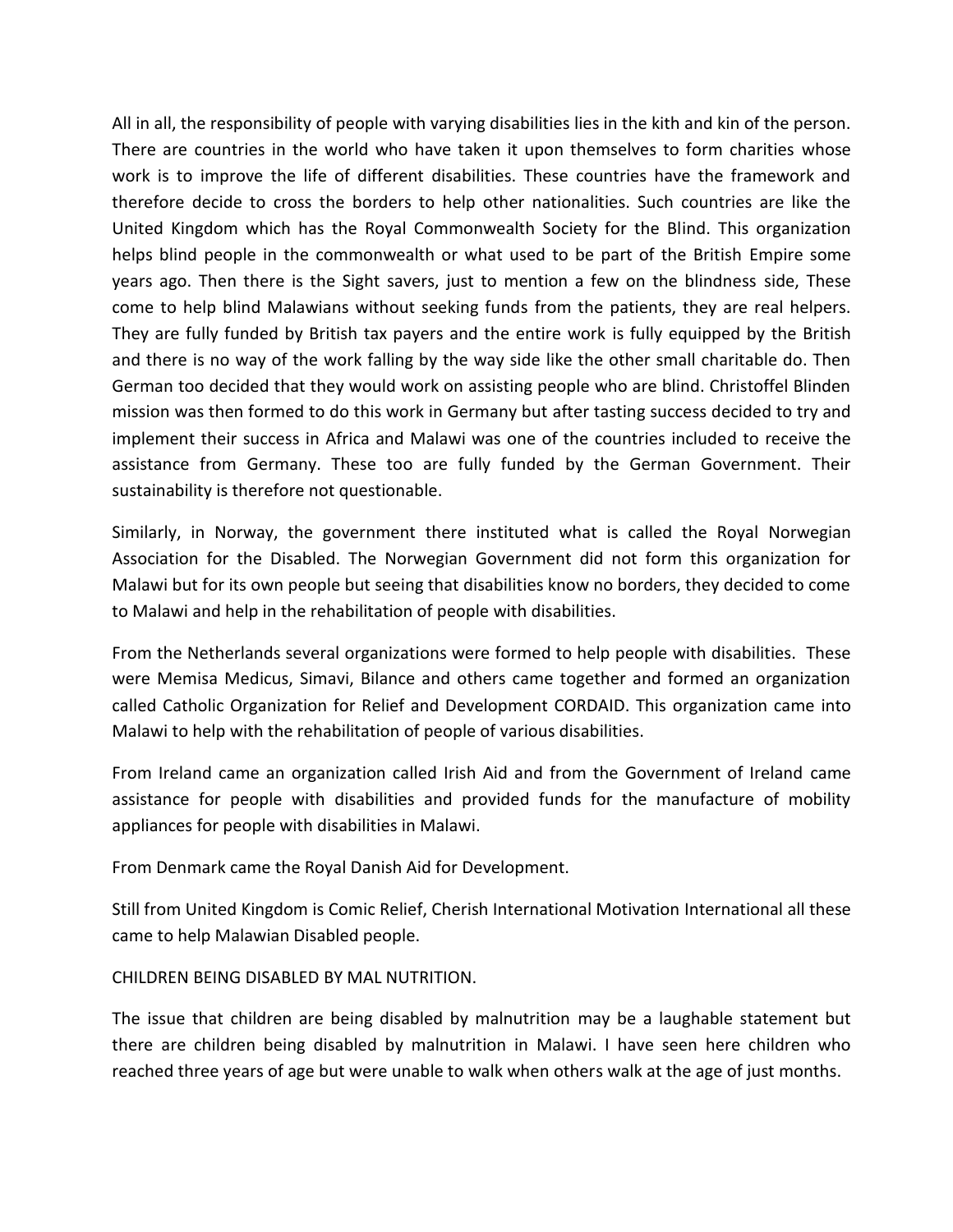As if that is not enough, there are others who are getting disabled through over nourishment. I have seen this too where a child was failing to walk due to overweight. With overweight children, we have been advising the families to put the children on a less food diet and as soon as their weight goes down they start to walk. With the malnourished children however, they require good feeding. The parents are given instructions to give the child more food with peanut flour, meat or fish products milk, vegetables and other foods that will help them gain weight but first reasons for their malnutrition must be identified. It may be that there is a problem in the body that is making it impossible for the child to have an appetite or there is something that is preventing the food from having the desired effect. The European Union which has helped Malawi in dealing with the rehabilitation of disabled people has come in to help with this. They have a project called EU Afikepo Nutrition Project. All this local word is saying is that the European Union should reach out on the issue of malnutrition. The project has been given a local name possibly to enable local Malawians to understand it. It is mobilizing people to go out into the rural communities to identify people who have malnutrition problems and are then instructing them on what to do. There are people in the villages whom have a lot of chickens, goats, sheep and such animals. They can easily get milk from the animals and can also easily get meat nutrients from the animals and chickens. The people in the villages regard the animals as very important assets that should not be eaten but kept. In the Lower Shire of Malawi, a person may have over a hundred heads of cattle but walk with no shoes on his feet, torn trousers and tattered shirt. What such people need is intensive schooling that their children can lose their lives when they have the solution. Just for example I had a problem with my board because when the donors completed their agreed time of funding I suggested that we sell some of the houses we have so that the program should continue to run while we are looking into other funding solutions. The board refused saying the houses should remain there at the expense of the people we serve. This is the same mentality that we should keep goats, cattle, chickens and let the children die of malnutrition while the resources of saving them are available but should not be touched. The Hunger Project is one International organization from the United Kingdom that has taken an interest in helping children in Africa to get out of malnutrition. They are helping Malawians by providing loans to the rural communities with men and women as their target group so that they can enable them improve their own health and food security. They are encouraging the growing of trees for future sustenance and one particular tree is the Moringa which is said to have very be of high nutritional value to individuals.

In all the cases concerning disabilities we have noted and seen that there are many NGOs from overseas that come to help. Some are approached by individual disability organizations while others are approached by Government. Still others just come on their own to offer help where it is needed Whatever the case may be International NGOs come to offer assistance even if not approached. Through their own kindness and charitable spirit, they come to help although they are not responsible for the accidents or illness that have resulted into the disabilities. The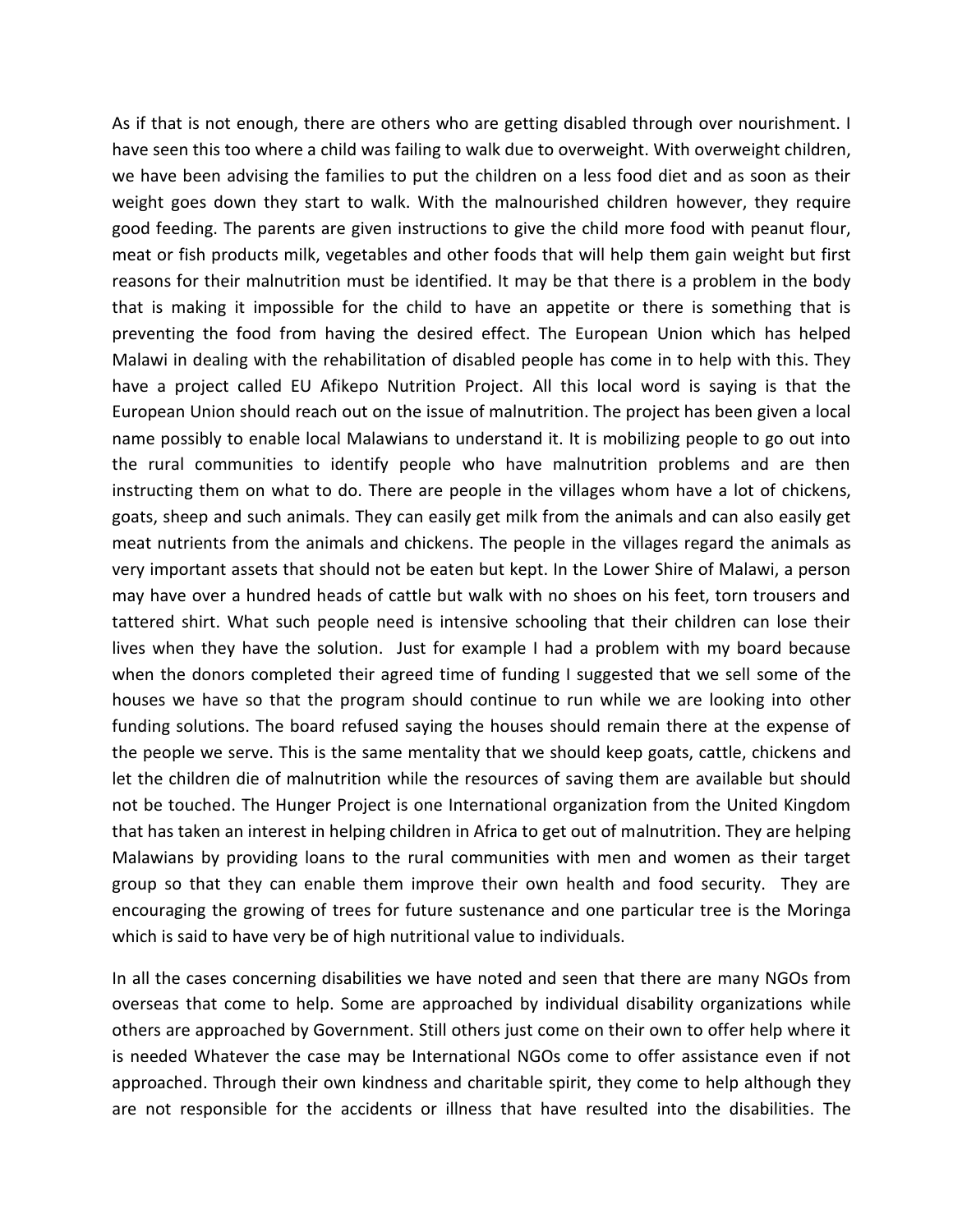question however is how long shall we continue to rely on external forces to help us and how long are they prepared to extend their charity to Malawians.

National Governments including Malawi must take bold and deliberate steps to take up the responsibility for their people. Disabled people are citizens of Malawi and have therefore a right to enjoy the same privileges and rights enjoyed by everyone else in the country. To do this government must have a concrete plan for helping people with disabilities. Disabilities are here to stay. There will never be an end to them as we have already noted that disabling conditions are there and shall remain there. Government must institute a plan of action which will cover the care of people with disabilities. This can be a permanent disability pension fund created from the taxes or another tax rebate can be created for disabilities. Or an insurance cover for disabilities can be created to cater for any disabilities that may arise. Not only that Government can create business ventures whose funds will go towards the disability fund. I am sure donors if approached can look at this favorably as instead of helping permanently, they will be given a period of respite once they have helped establish the disability fund income generator. On top of this Governments must create a department of disability preparedness with full staffing to man it. The system of giving responsibility to some sections of ministries does not work in that the already established ministry looks at its own priorities first to the detriment of the others. This is why I would advocate for either a full ministry responsible for disability issuers or a department in the office of the president and cabinet and independent of ministries a vote should then be created for this ministry to function from, its job will be purely to cater for disabilities of all kinds Funds allocated in this vote will not be tampered with by any ministry as would happen if they were given through a ministry. It is known that African or developing countries are told to work with few ministers by either their former colonial powers or any external powers that may be wielding the stick of power over that particular country but the importance of such a ministry cannot be overemphasized. This cannot be compared to the disaster preparedness committee which works when a disaster has occurred. Knowing that disabilities are not disasters that happen infrequently, and that the staff in that section only wake up once a disaster has happened, The one for disabilities must be a fully fledged ministry with fully trained personnel and if they are not available , training should be arranged and organized for them now. Governments must create employment opportunities for those disabled because there some people who do not like to live on free money, they would rather work for It and earn it. The Ministry responsible for this function should not be an office ministry but an on the road or field ministry. It must have people in all areas of the country and must be fully mobile passing the messages to the rural communities on how they can avoid some of the disabling conditions, like stopping children from climbing trees in search of fruits, informing adults on the dangers of climbing trees in search of firewood and if they have to they should not cut the branch they are sitting on, or those going to tap palm wine should be warned against climbing the wine tree an drinking the wine while they are still in the tree, or advising people not to wash their clothes or